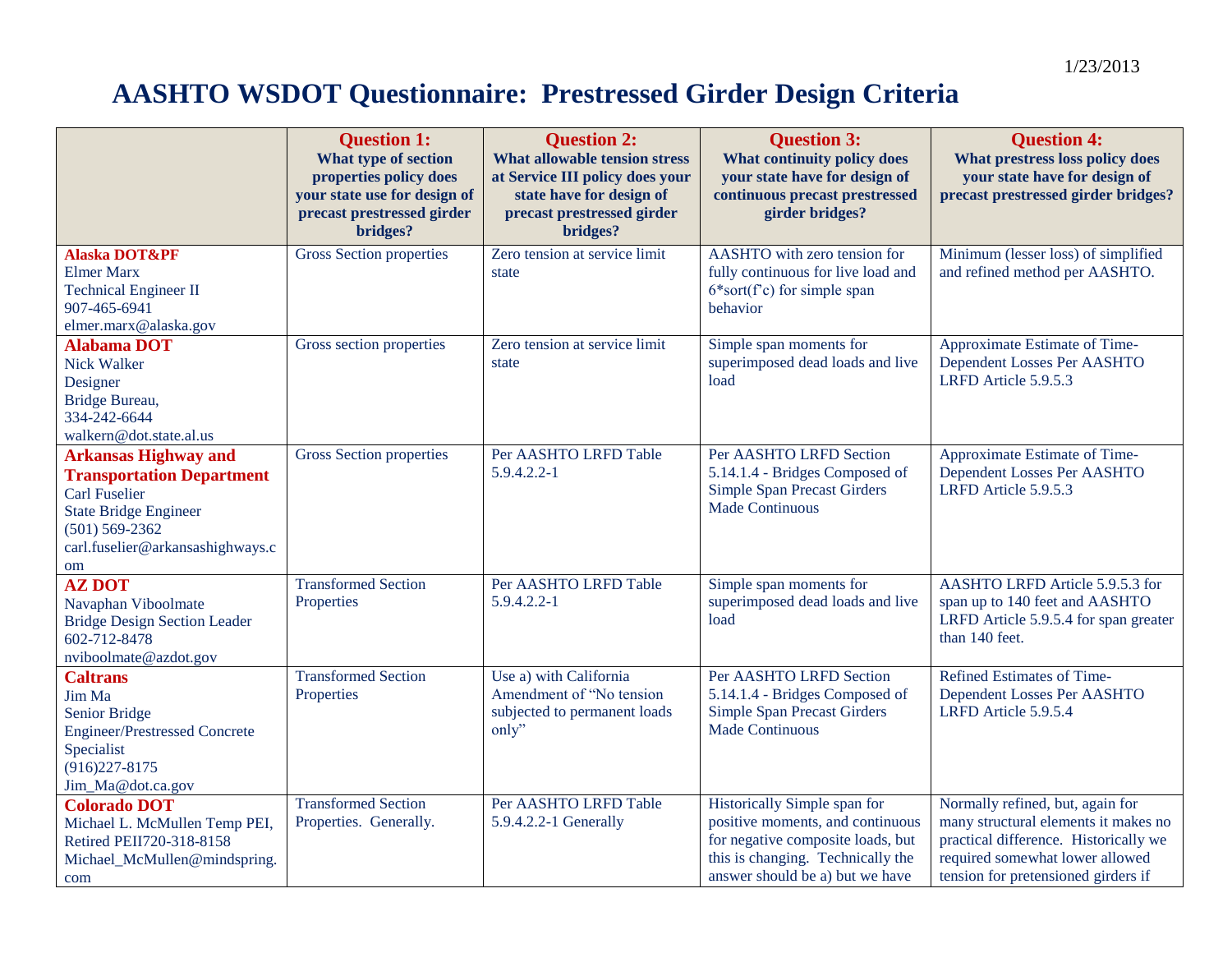|                                                                                                                                                       |                                          |                                                                                                                                                                                                                                                                                                                                                                                                                                                                                         |                                                                                                                                                                                                                                                                                                                                                                                                                                                                                     | 1/23/2013                                                                                                                                                                                                                                                                                                                                                                                                                                                                                                                                                                                                                                                                                                                                                                                                                                                                                                                                                     |
|-------------------------------------------------------------------------------------------------------------------------------------------------------|------------------------------------------|-----------------------------------------------------------------------------------------------------------------------------------------------------------------------------------------------------------------------------------------------------------------------------------------------------------------------------------------------------------------------------------------------------------------------------------------------------------------------------------------|-------------------------------------------------------------------------------------------------------------------------------------------------------------------------------------------------------------------------------------------------------------------------------------------------------------------------------------------------------------------------------------------------------------------------------------------------------------------------------------|---------------------------------------------------------------------------------------------------------------------------------------------------------------------------------------------------------------------------------------------------------------------------------------------------------------------------------------------------------------------------------------------------------------------------------------------------------------------------------------------------------------------------------------------------------------------------------------------------------------------------------------------------------------------------------------------------------------------------------------------------------------------------------------------------------------------------------------------------------------------------------------------------------------------------------------------------------------|
|                                                                                                                                                       |                                          |                                                                                                                                                                                                                                                                                                                                                                                                                                                                                         | not been diligent with keeping our<br>design processes up. Also for<br>many bridges it does not seem to<br>make any practical difference.                                                                                                                                                                                                                                                                                                                                           | lump sum methods were used since<br>the lump sum methods of the<br>Standard specifications sometimes<br>differed drastically for the stresses<br>and concrete strengths we used (at<br>the time these were high stresses,<br>strengths, and prestressing levels).<br>Personally I think the detail in the<br>code detailed method gives the<br>impression that the predictions are<br>more accurate than they are, and<br>requires information only known to<br>the actual fabricator for the girders,<br>or perhaps not even then. (GIGO)<br>The data set the code is based on is<br>not broad enough, and concrete and<br>environmental conditions are not that<br>predictable. When we have done<br>segmental structures the creep and<br>shrinkage tests were not consistent<br>enough from sample to sample to be<br>of any use whatsoever. If precision<br>is required for the prediction of<br>material properties, concrete is the<br>wrong material. |
| <b>District of Columbia DOT</b><br>Konjit Eskender, P.E. Project<br>Engineer 202-671-4568<br>Konjit.Eskender@dc.gov                                   | <b>Transformed Section</b><br>Properties | Per AASHTO LRFD Table<br>5.9.4.2.2-1                                                                                                                                                                                                                                                                                                                                                                                                                                                    | Per AASHTO LRFD Section<br>5.14.1.4 - Bridges Composed of<br>Simple Span Precast<br><b>Girders Made Continuous</b>                                                                                                                                                                                                                                                                                                                                                                  | Do not have a policy on time-<br>dependent losses; but follow<br>AASHTO (either a or b)                                                                                                                                                                                                                                                                                                                                                                                                                                                                                                                                                                                                                                                                                                                                                                                                                                                                       |
| <b>Florida DOT</b><br>Christina Freeman / Dennis<br>Golabek<br><b>Structures Design Engineer</b><br>850-414-4190<br>christina.freeman@dot.state.fl.us | <b>Transformed Section</b><br>Properties | When analyzing stresses of<br>simple span beams, limit<br>stresses in accordance with<br>LRFD Table 5.9.4.1.2-1 with<br>the exception that for the outer<br>15 percent of the design span,<br>tensile stress at the top of beam<br>may not exceed 12 x square<br>root of f'ci at release. For<br>transient loads during<br>construction the tensile stress<br>limit may be taken as 6 x<br>square root of f'c. It is not<br>necessary to check tensile<br>stresses in the top of simple | FDOT policy is to use only post-<br>tensioning to splice beam<br>segments within simple spans<br>and/or to establish continuity<br>between adjacent spans.<br>Furthermore, in the design of<br>pretensioned beams made<br>continuous by field-applied post-<br>tensioning, the pretensioning shall<br>be designed such that, as a<br>minimum, the following<br>conditions are satisfied:<br>A. The pretensioning shall meet<br>the minimum steel provisions of<br>LRFD [5.7.3.3.2]. | Approximate Estimate of Time-<br>Dependent Losses Per AASHTO<br>LRFD Article 5.9.5.3 For simple<br>supported beams                                                                                                                                                                                                                                                                                                                                                                                                                                                                                                                                                                                                                                                                                                                                                                                                                                            |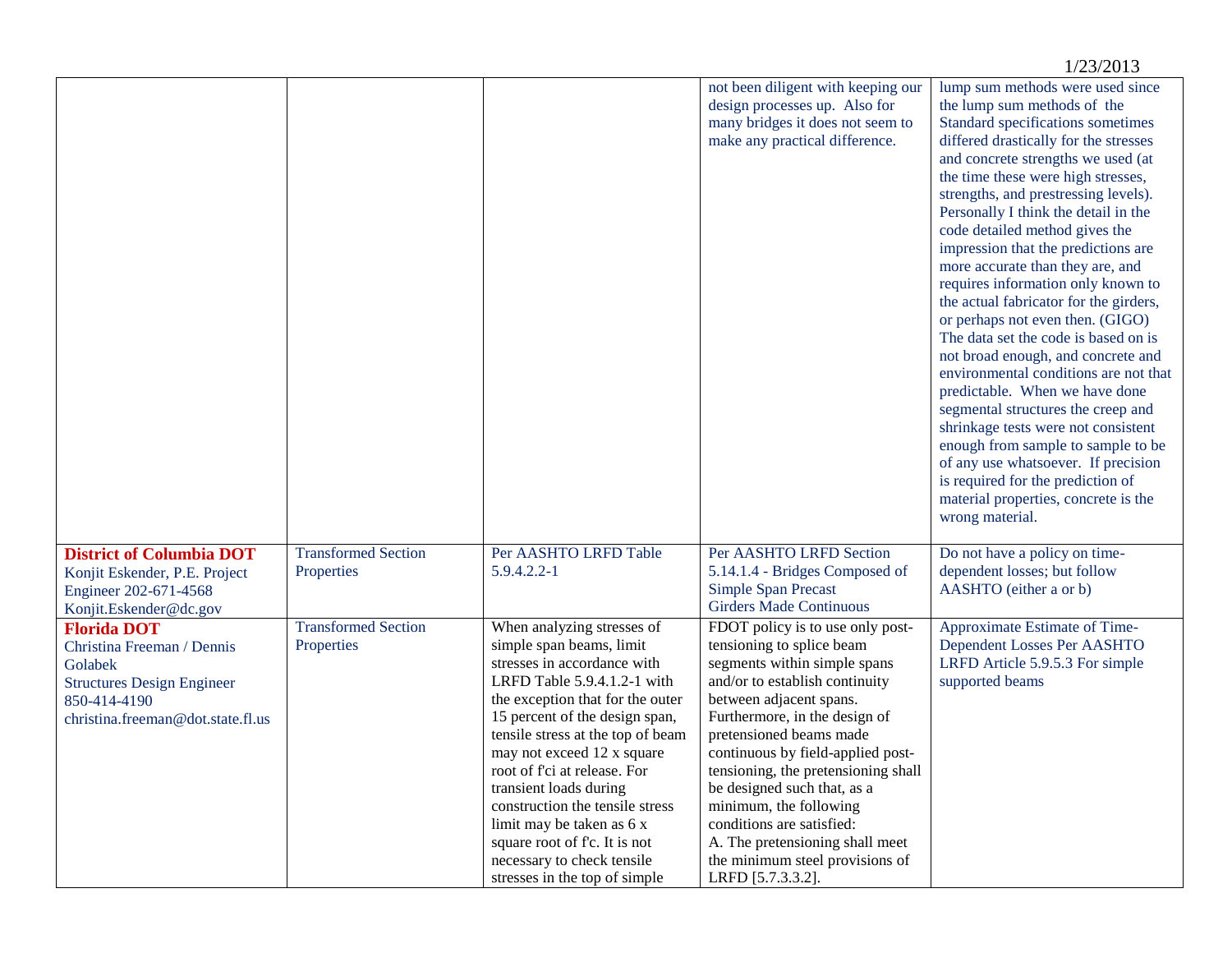## 1/23/2013

|                   |                          | span beams in the final       | B. The pretensioning shall be                     |                                       |
|-------------------|--------------------------|-------------------------------|---------------------------------------------------|---------------------------------------|
|                   |                          | condition.                    | capable of resisting all loads                    |                                       |
|                   |                          |                               | applied prior to post-tensioning,                 |                                       |
|                   |                          |                               | including a superimposed dead                     |                                       |
|                   |                          |                               | load equal to 50% of the uniform                  |                                       |
|                   |                          |                               | weight of the beam, without                       |                                       |
|                   |                          |                               | exceeding the stress limitations                  |                                       |
|                   |                          |                               | for pretensioned concrete                         |                                       |
|                   |                          |                               | construction.                                     |                                       |
|                   |                          |                               | C. The pretensioning force shall                  |                                       |
|                   |                          |                               | be of such magnitude that the                     |                                       |
|                   |                          |                               | initial midspan camber at release,                |                                       |
|                   |                          |                               | including the effect of the dead                  |                                       |
|                   |                          |                               | load of the beam, is at least $\frac{1}{2}$ ". In |                                       |
|                   |                          |                               | computing the initial camber, the                 |                                       |
|                   |                          |                               | value of the modulus of elasticity                |                                       |
|                   |                          |                               | shall be in accordance with SDG                   |                                       |
|                   |                          |                               | 1.4.1 for the minimum required                    |                                       |
|                   |                          |                               |                                                   |                                       |
|                   |                          |                               | strength of concrete at release of                |                                       |
|                   |                          |                               | the pretensioning force, and the                  |                                       |
|                   |                          |                               | pretensioning force in the strands                |                                       |
|                   |                          |                               | shall be reduced by losses due to                 |                                       |
|                   |                          |                               | elastic shortening and steel                      |                                       |
|                   |                          |                               | relaxation.                                       |                                       |
|                   |                          |                               | D. Anchorage zones of post-                       |                                       |
|                   |                          |                               | tensioning ducts, and beam                        |                                       |
|                   |                          |                               | lengths in which ducts deviate                    |                                       |
|                   |                          |                               | both horizontally and vertically,                 |                                       |
|                   |                          |                               | require integrated drawings in                    |                                       |
|                   |                          |                               | accordance with SDG 4.5.                          |                                       |
|                   |                          |                               | E. The limitation on the                          |                                       |
|                   |                          |                               | percentage of debonded strands of                 |                                       |
|                   |                          |                               | the pretensioned strand group at                  |                                       |
|                   |                          |                               | the ends of beams may be                          |                                       |
|                   |                          |                               | increased to 37.5% provided post-                 |                                       |
|                   |                          |                               | tensioning is applied to the beams                |                                       |
|                   |                          |                               | prior to casting the deck concrete                |                                       |
|                   |                          |                               | and provided that the total                       |                                       |
|                   |                          |                               | number of debonded strands is                     |                                       |
|                   |                          |                               | equal to or less than 25% of the                  |                                       |
|                   |                          |                               | total area of pretensioned and                    |                                       |
|                   |                          |                               | post-tensioned strands at the time                |                                       |
|                   |                          |                               | of placement of the deck                          |                                       |
|                   |                          |                               | concrete.                                         |                                       |
| <b>Hawaii DOT</b> | Gross Section properties | Zero tension at service limit | Per AASHTO LRFD Section                           | Either is accepted. An estimate is an |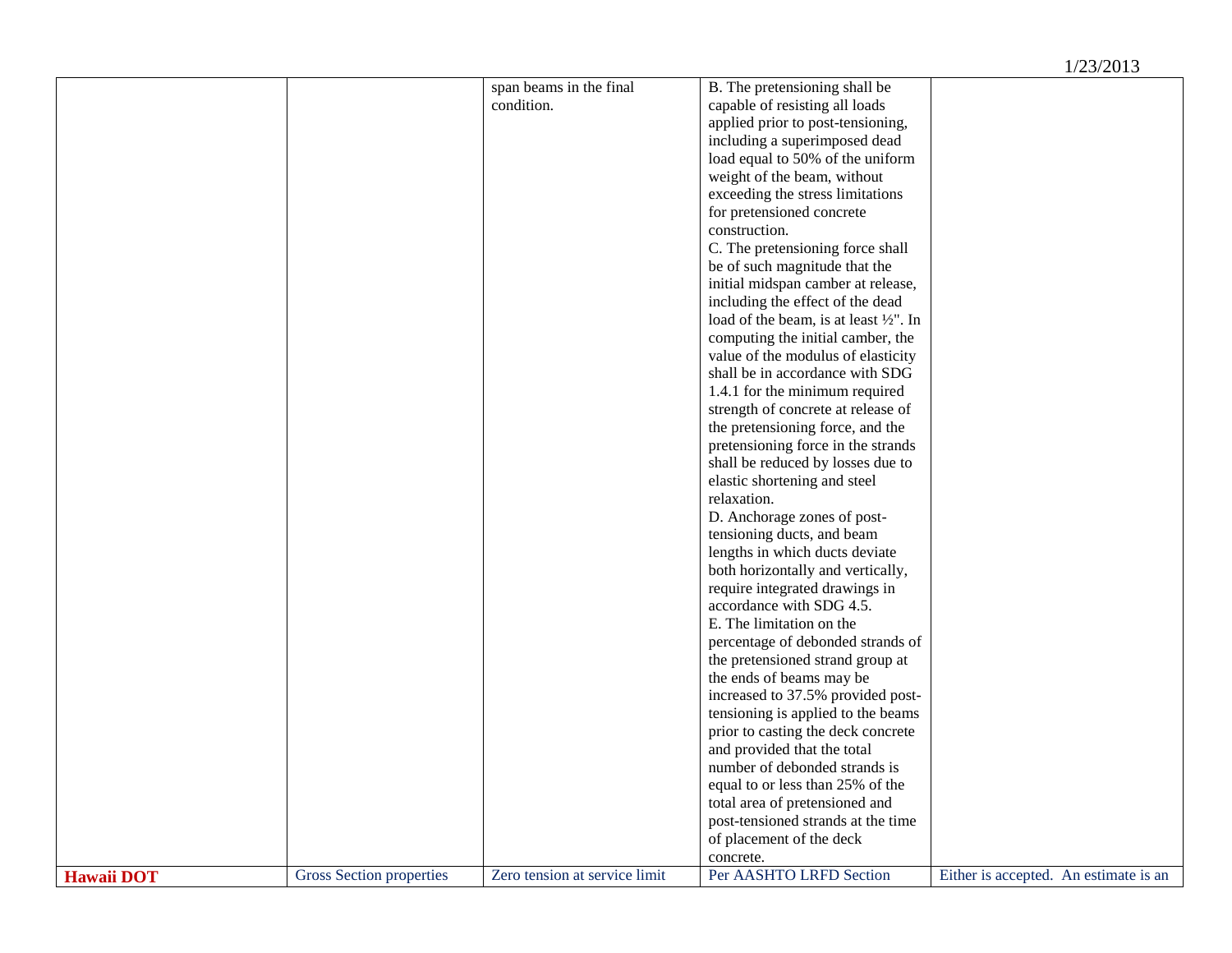|                                                                                                                        |                                                                                                  |                                                                     |                                                                                                                                                                                                                                                                                                                                                                                                                                                                                                                                                                                                                                                                                                                                                                                                                                               | 1/23/2013                                                                                                                                                            |
|------------------------------------------------------------------------------------------------------------------------|--------------------------------------------------------------------------------------------------|---------------------------------------------------------------------|-----------------------------------------------------------------------------------------------------------------------------------------------------------------------------------------------------------------------------------------------------------------------------------------------------------------------------------------------------------------------------------------------------------------------------------------------------------------------------------------------------------------------------------------------------------------------------------------------------------------------------------------------------------------------------------------------------------------------------------------------------------------------------------------------------------------------------------------------|----------------------------------------------------------------------------------------------------------------------------------------------------------------------|
| Paul Santo<br>Bridge Design Engineer 808-<br>692-7611<br>paul.santo@hawaii.gov                                         |                                                                                                  | state                                                               | 5.14.1.4 - Bridges Composed of<br><b>Simple Span Precast Girders</b><br><b>Made Continuous</b>                                                                                                                                                                                                                                                                                                                                                                                                                                                                                                                                                                                                                                                                                                                                                | estimate!                                                                                                                                                            |
| <b>Idaho</b> Transportation Department<br>Luis Zarate Technical Engineer<br>2208-334-8545<br>luis.zarate@itd.idaho.gov | Gross Section Properties,<br>have allowed the use of<br><b>Transformed Section</b><br>Properties | Per AASHTO LRFD Table<br>5.9.4.2.2-1                                | We design continuous prestressed<br>girder bridges as simple spans for<br>all loads, but then add<br>reinforcement over the piers to<br>control cracking. We do use<br>5.14.1.4 to design the positive<br>moment connection at the pier.<br>We also allow the girder to be<br>designed fully continuous for live<br>load and superimposed dead with<br>approval.                                                                                                                                                                                                                                                                                                                                                                                                                                                                              | Approximate Estimate for I girder<br>bridges designed with composite<br>deck. b) for everything else.                                                                |
| <b>Illinois DOT</b><br><b>John Ciccone</b><br>Senior Standards Engineer<br>217-782-9111<br>John.Ciccone@Illinois.gov   | Gross Section properties                                                                         | Per AASHTO LRFD Table<br>5.9.4.2.2-1                                | Generally IDOT follows 5.14.1.4<br>however some of the particulars<br>were modified based on our<br>experience. These are noted in<br>our in house manuals and design<br>guides. For example IDOT chose<br>to adopt a 45 day rule instead of<br>the 90 day rule specified in<br>5.14.1.4. Our 45 day rule<br>requires the fabricator to hold a<br>beam at the yard for 45 days<br>before shipping. When you<br>consider deck forming after<br>delivery we estimate 60 days<br>before a beam is locked into the<br>structure. The reinforcement used<br>to handle the positive restraint<br>moments is designed for a<br>minimum capacity of 1.2 Mcr.<br>This reinforcement has been<br>standardized for the sections we<br>use and is either 2 or 3 - #8<br>hooked bars. Detailed calculation<br>for creep and shrinkage are not<br>required. | Approximate Estimate of Time-<br>Dependent Losses Per AASHTO<br>LRFD Article 5.9.5.3                                                                                 |
| <b>Indiana DOT</b><br><b>Randy Strain</b><br><b>INDOT Bridge Standards</b><br>Engineer<br>317-232-3339                 | Gross section properties as<br>calculated in LEAP<br>Conspan                                     | Per AASHTO LRFD Table<br>5.9.4.2.2-1 In accordance with<br>the code | Girders Made Continuous Per<br>5.14.1.4 and detailed per<br><b>Standards</b>                                                                                                                                                                                                                                                                                                                                                                                                                                                                                                                                                                                                                                                                                                                                                                  | Approximate Estimate of Time-<br>Dependent Losses Per AASHTO<br>LRFD Article 5.9.5.3 Unless there<br>are unique design requirements this<br>requirement is per code. |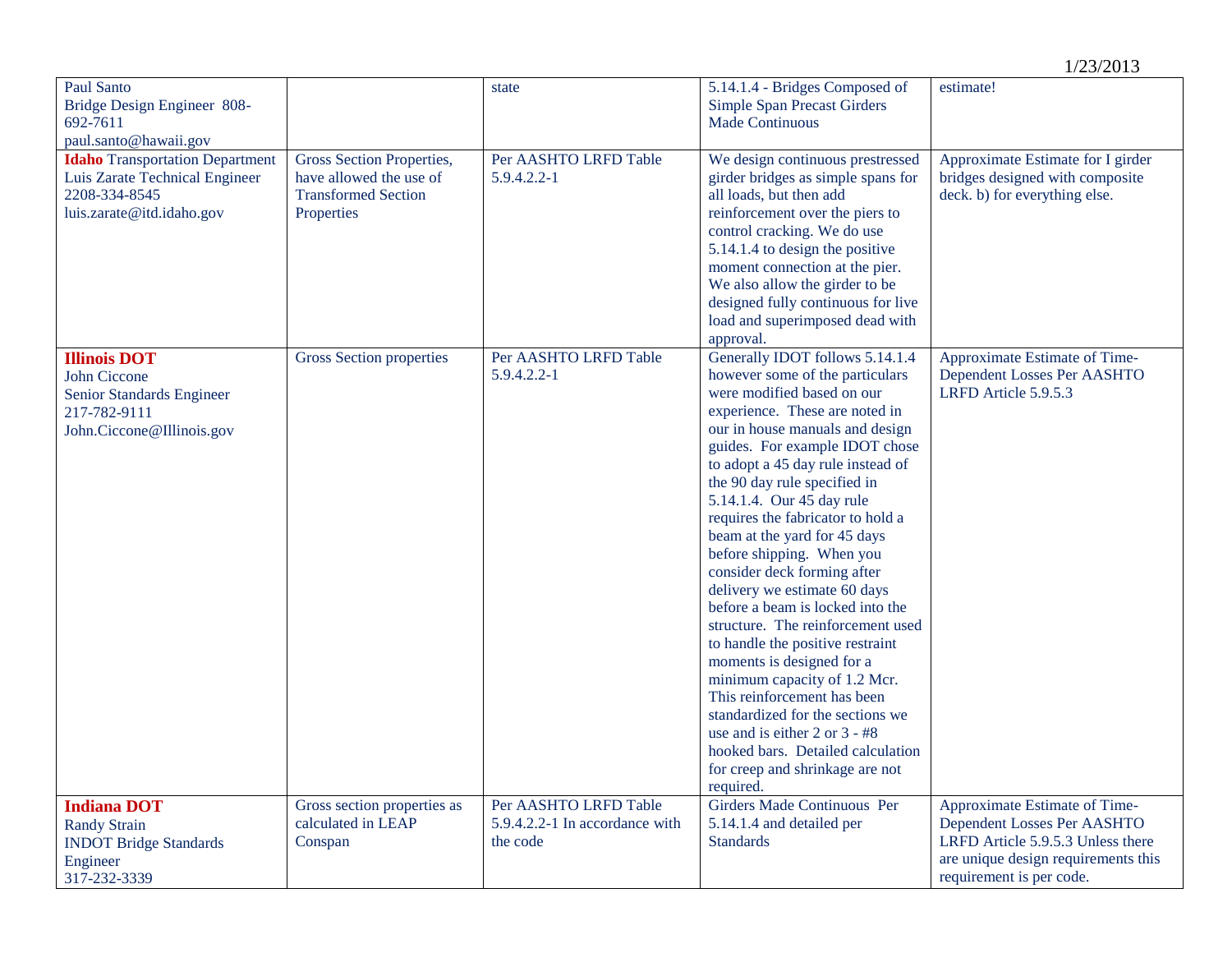| rstrain@indot.in.gov                                                                                                                    |                                                               |                                                                  |                                                                                                                                                                                                                                                                                                                                    |                                                                                                                                                |
|-----------------------------------------------------------------------------------------------------------------------------------------|---------------------------------------------------------------|------------------------------------------------------------------|------------------------------------------------------------------------------------------------------------------------------------------------------------------------------------------------------------------------------------------------------------------------------------------------------------------------------------|------------------------------------------------------------------------------------------------------------------------------------------------|
| <b>Iowa DOT</b><br>Kenneth F. Dunker<br><b>Transportation Engineer</b><br>Specialist<br>515-233-7920<br>kenneth.dunker@dot.iowa.gov     | Transformed section for<br>service, camber, and<br>deflection | Table 5.9.4.1.2-1 for transfer,<br>Table 5.9.4.2.2-1 for service | Generally 5.14.1.4, simple for<br>service and strength, continuous<br>for deflection and substructure<br>loads                                                                                                                                                                                                                     | Approximate Estimate of Time-<br>Dependent Losses Per AASHTO<br>LRFD Article 5.9.5.3                                                           |
| <b>KDOT</b><br>John Jones<br>Br. Manual Engineer<br>785-368-7175<br>jjones@ksdot.org                                                    | <b>Gross Section properties</b>                               | Per AASHTO LRFD Table<br>5.9.4.2.2-1                             | Simple span moments for<br>superimposed dead loads and live<br>load                                                                                                                                                                                                                                                                | Approximate Estimate of Time-<br>Dependent Losses Per AASHTO<br>LRFD Article 5.9.5.3                                                           |
| <b>Louisiana DOT</b><br>Jenny Fu<br><b>Assistant Bridge Design</b><br>Administration<br>225 379 1321<br>Zhengzheng.fu@la.gov            | <b>Transformed</b> section<br>properties                      | Per AASHTO LRFD Table<br>5.9.4.2.2-1                             | Simple span moments for<br>superimposed dead loads and live<br>load                                                                                                                                                                                                                                                                | <b>Both Approximate Estimate and</b><br>Refined Estimates of Time-<br>Dependent Losses are allowed.<br>Approximate method is typically<br>used |
| <b>Maryland State Highway</b><br><b>Administration</b><br>Jeff Robert Senior Project<br>Engineer410-545-8327<br>jrobert@sha.state.md.us | <b>Transformed Section</b><br>Properties                      | Per AASHTO LRFD Table<br>$5.9.4.2.2 - 1$                         | Per AASHTO LRFD Section<br>5.14.1.4 - Bridges Composed of<br><b>Simple Span Precast Girders</b><br><b>Made Continuous</b>                                                                                                                                                                                                          | Refined Estimates of Time-<br>Dependent Losses Per AASHTO<br>LRFD Article 5.9.5.4                                                              |
| <b>Michigan DOT</b><br>John Lazar<br><b>Transportation Engineer 14 Lic</b><br>Spl<br>517-335-3381<br>lazarj@michigan.gov                | Gross Section properties                                      | Per AASHTO LRFD Table<br>5.9.4.2.2-1                             | Simple span moments for positive<br>Live Load and Superimposed<br>Dead Load moments and<br>Continuous for negative Live load<br>and Superimposed Dead Load<br>moments over the piers.                                                                                                                                              | Approximate Estimate from Article<br>5.9.5.3                                                                                                   |
| <b>Minnesota DOT</b><br>Dave Dahlberg Bridge Design<br>Manual and Policy Engineer<br>651.366.4491<br>dave.dahlberg@state.mn.us          | Gross Section properties                                      | Zero tension at service limit<br>state                           | All precast prestressed girder<br>bridges are designed as simple<br>span for all loads. The deck is<br>cast continuous over the piers<br>with additional top mat rebar<br>included in the vicinity of the<br>pier. The deck is saw cut partial<br>depth and sealed at the pier to<br>"guide" the anticipated crack in<br>the deck. | Approximate Estimate of Time-<br>Dependent Losses Per AASHTO<br>LRFD Article 5.9.5.3                                                           |
| Mississippi DOT<br>Nick Altobelli, PE<br><b>State Bridge Engineer</b><br>601-359-7200<br>nalto@mdot.state.ms.us                         | <b>Transformed Section</b><br>Properties                      | Per AASHTO LRFD Table<br>$5.9.4.2.2 - E$                         | Per AASHTO LRFD Section<br>5.14.1.4 - Bridges Composed of<br><b>Simple Span Precast</b><br><b>Girders Made Continuous</b>                                                                                                                                                                                                          | Approximate Estimate of Time-<br>Dependent Losses Per AASHTO<br>LRFD Article 5.9.5.3                                                           |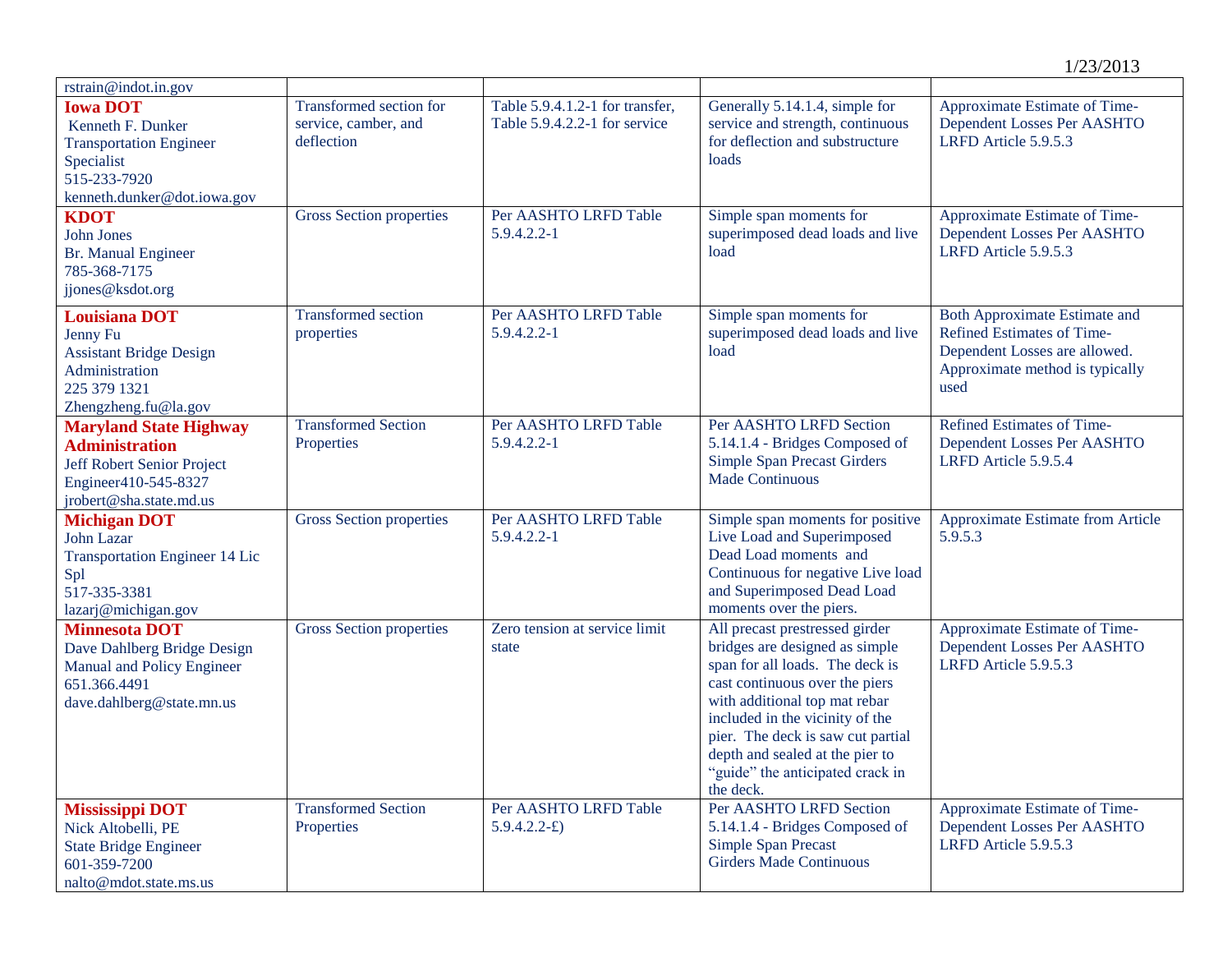|                                                                                                                                                    |                                                                                                                           |                                                                                                                                                                                                                           |                                                                                                                                                                                    | 1/23/2013                                                                                                                                                                       |
|----------------------------------------------------------------------------------------------------------------------------------------------------|---------------------------------------------------------------------------------------------------------------------------|---------------------------------------------------------------------------------------------------------------------------------------------------------------------------------------------------------------------------|------------------------------------------------------------------------------------------------------------------------------------------------------------------------------------|---------------------------------------------------------------------------------------------------------------------------------------------------------------------------------|
| <b>MoDOT</b><br><b>Gregory Sanders Structural</b><br>Development and Support<br>Engineer<br>573.526.0245<br>gregory.sanders@modot.Mo.gov           | <b>Transformed Section</b><br>Properties                                                                                  | Per AASHTO LRFD Table<br>5.9.4.2.2-1                                                                                                                                                                                      | Per AASHTO LRFD Section<br>5.14.1.4 - Bridges Composed of<br><b>Simple Span Precast Girders</b><br><b>Made Continuous</b>                                                          | Refined Estimates of Time-<br>Dependent Losses Per AASHTO<br>LRFD Article 5.9.5.4                                                                                               |
| <b>Montana DOT</b><br>Jeff Olsen, P.E Bridge Area<br>Engineer - Billings District<br>406-444-7610 jolsen@mt.gov                                    | We use gross properties as a<br>standard, but may use<br>transformed on a case-by-<br>case basis                          | Per AASHTO LRFD Table<br>5.9.4.2.2-1                                                                                                                                                                                      | Per AASHTO LRFD Section<br>5.14.1.4 - Bridges Composed of<br><b>Simple Span Precast Girders</b><br><b>Made Continuous</b>                                                          | We use the approximate method with<br>gross section properties and the<br>refined method if we are using the<br>transformed section properties.                                 |
| <b>NCDOT</b><br><b>Todd M Garrison, PE</b><br><b>Advanced Engineer</b><br>$(919)$ 707-6538<br>tgarrison@ncdot.gov                                  | <b>Gross Section properties</b><br>(routinely used)<br><b>Transformed Section</b><br>Properties (used when<br>beneficial) | Per AASHTO LRFD Table<br>5.9.4.2.2-1 (for AASHTO<br>girders and modified bulb tees)<br>b) Zero tension at service limit<br>state (for cored slab and box<br>beam units, and for all girders<br>in corrosive environments) | Simple span moments for<br>superimposed dead loads and live<br>load                                                                                                                | a) Approximate Estimate of Time-<br>Dependent Losses Per AASHTO<br>LRFD Article 5.9.5.3<br>b) Refined Estimates of Time-<br>Dependent Losses Per AASHTO<br>LRFD Article 5.9.5.4 |
| <b>Nebraska Department Of</b><br>roads<br><b>Fouad Jaber</b><br><b>Assistant State Bridge Engineer</b><br>402-479-3967<br>fouad.jaber@nebraska.gov | <b>Gross Section properties</b>                                                                                           | Our present policy is to use<br>0.095sq.rtf'c and rate for<br>$0.19$ sq.rtf"c                                                                                                                                             | Per AASHTO LRFD 5.14.1.4                                                                                                                                                           | We don't have a policy but in general<br>we use the approximate method                                                                                                          |
| <b>NHDOT</b><br>David L. Scott<br><b>In-House Design Chief</b><br>$(603)$ 271-2731<br>dscott@dot.state.nh.us                                       | <b>Transformed Section</b><br>Properties                                                                                  | Zero tension at service limit<br>state                                                                                                                                                                                    | NH has not done a continuous<br>precast prestressed girder bridge<br>since prior to LRFD<br>implementation. When we design<br>our next one, our first attempt will<br>be option A. | Approximate Estimate of Time-<br>Dependent Losses Per AASHTO<br>LRFD Article 5.9.5.3                                                                                            |
| <b>NJDOT</b><br>Eric Kraehenbuehl<br>Manager<br>609-530-2552<br>eric.kraehenbuehl@dot.state.nj.us                                                  | Gross Section properties                                                                                                  | Zero tension at service limit<br>state                                                                                                                                                                                    | Per AASHTO LRFD Section<br>5.14.1.4 - Bridges Composed of<br><b>Simple Span Precast Girders</b><br>Made Continuous                                                                 | Refined Estimates of Time-<br>Dependent Losses Per AASHTO<br>LRFD Article 5.9.5.4                                                                                               |
| <b>NMDOT</b><br>Zann Jones Civil Engineer<br>Advanced<br>$(505)$ 827-5583<br>zann.jones@state.nm.us                                                | Gross Section properties                                                                                                  | Per AASHTO LRFD Table<br>5.9.4.2.2-1                                                                                                                                                                                      | Per AASHTO LRFD Section<br>5.14.1.4 - Bridges Composed of<br><b>Simple Span Precast Girders</b><br>Made Continuous                                                                 | Approximate Estimate of Time-<br>Dependent Losses Per AASHTO<br>LRFD Article 5.9.5.                                                                                             |
| <b>NV DOT</b><br><b>Todd Stefonowicz</b><br>Ass't Chief Structures Engr<br>775.888.7550<br>tstefonowicz@dot.state.nv.us                            | Net section properties                                                                                                    | Per AASHTO LRFD Table<br>5.9.4.2.2-1                                                                                                                                                                                      | Per AASHTO LRFD Section<br>5.14.1.4 - Bridges Composed of<br><b>Simple Span Precast Girders</b><br><b>Made Continuous</b>                                                          | Approximate Estimate of Time-<br>Dependent Losses Per AASHTO<br>LRFD Article 5.9.5.3                                                                                            |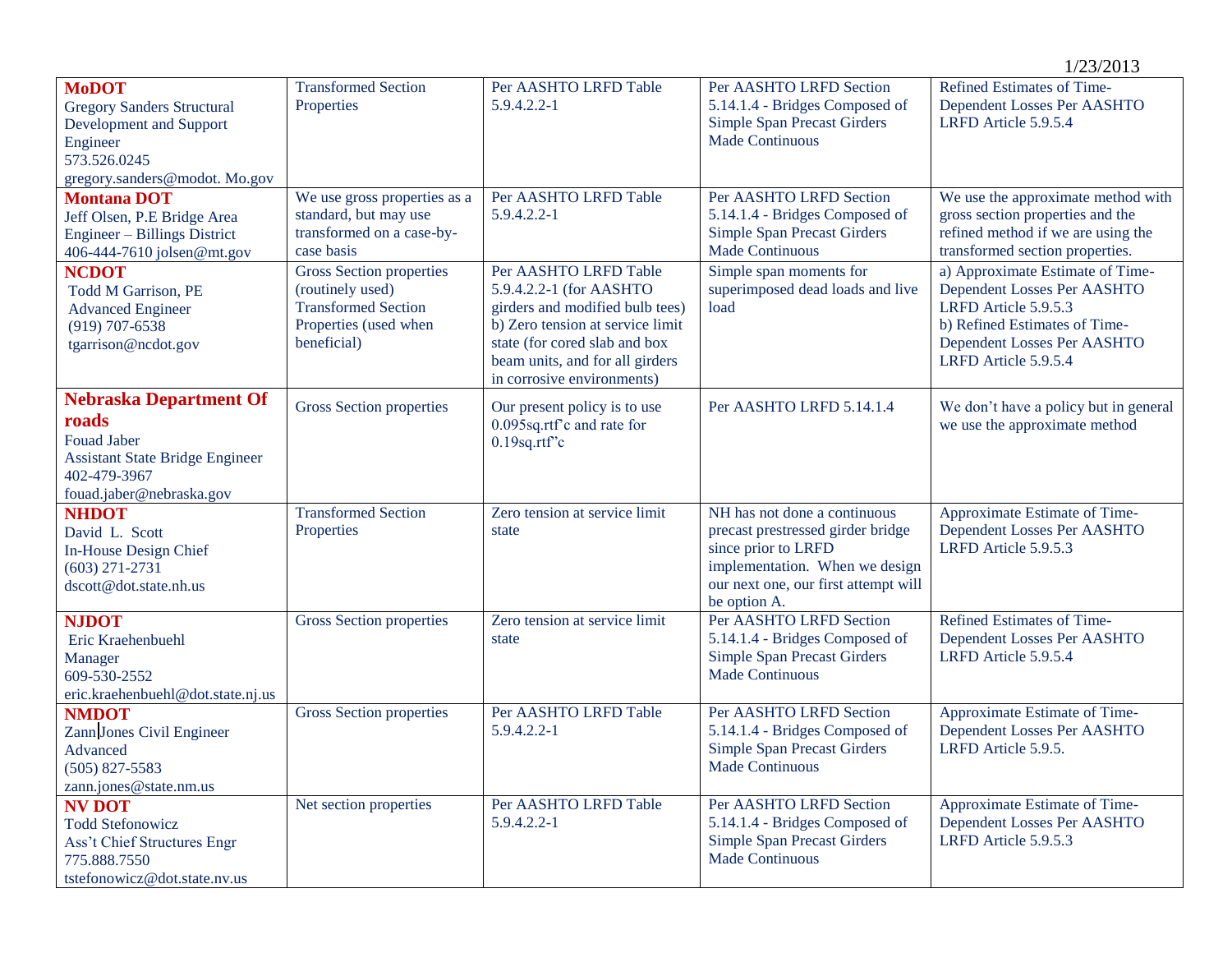|                                                                                                                                                          |                                                                                                                                                                                                                                                                                                                 |                                                                                                                                                                                                                                                                                                                                                                                                                                                                                                   |                                                                                                                                                                                                                                                                                                                                                                 | 1/23/2013                                                                                                                                                                                                                                                                                                                                                                          |
|----------------------------------------------------------------------------------------------------------------------------------------------------------|-----------------------------------------------------------------------------------------------------------------------------------------------------------------------------------------------------------------------------------------------------------------------------------------------------------------|---------------------------------------------------------------------------------------------------------------------------------------------------------------------------------------------------------------------------------------------------------------------------------------------------------------------------------------------------------------------------------------------------------------------------------------------------------------------------------------------------|-----------------------------------------------------------------------------------------------------------------------------------------------------------------------------------------------------------------------------------------------------------------------------------------------------------------------------------------------------------------|------------------------------------------------------------------------------------------------------------------------------------------------------------------------------------------------------------------------------------------------------------------------------------------------------------------------------------------------------------------------------------|
| <b>NYS DOT</b><br>Rajesh Taneja<br><b>Assistant Director, Bridge Design</b><br><b>Bureau</b><br>518-457-2595<br>rtaneja@dot.state.ny.us                  | <b>Gross Section Properties</b><br>Composite with slab.                                                                                                                                                                                                                                                         | Per AASHTO LRFD Table<br>5.9.4.2.2-1 (for HL-93 Live<br>Load)<br>1. For NYSDOT Design<br>Permit Vehicle stress limit<br>is $0.14\sqrt{f}c$ (for other than<br>segmentally constructed<br>bridges)<br>All bridges in NYS are<br>2.<br>subjected to severe<br>corrosion conditions.                                                                                                                                                                                                                 | Simple span moments for<br>superimposed dead loads and live<br>load<br>We also design the slab joint over<br>the pier for superimposed dead<br>loads & live load.                                                                                                                                                                                               | Refined Estimates of Time-<br>Dependent Losses Per AASHTO<br>LRFD Article 5.9.5.4<br>We use Commercial Software, LEAP<br>software from Conspan and<br>Virtis/Opis                                                                                                                                                                                                                  |
| <b>Ohio DOT</b><br><b>Sean Meddles</b><br><b>Bridge Standards Engineer</b><br>614-466-2464<br>Sean.Meddles@dot.state.oh.us                               | Gross Section properties                                                                                                                                                                                                                                                                                        | Per AASHTO LRFD Table<br>$5.9.4.2.2 - 1$                                                                                                                                                                                                                                                                                                                                                                                                                                                          | ODOT requires designers to<br>consider two loading conditions:<br>1. Simple span for non-<br>composite loadings and<br>continuous for live load and<br>composite dead load<br>including an allowance for<br>future wearing courses.<br>Simple span for all non-<br>composite and composite<br>loadings excluding an<br>allowance for future wearing<br>courses. | Approximate Estimate of Time-<br>Dependent Losses Per AASHTO<br>LRFD Article 5.9.5.3                                                                                                                                                                                                                                                                                               |
| <b>Oklahoma DOT</b><br><b>Roland Sison</b><br>Designer<br>$(405)$ 325-4140<br>rsison@odot.org                                                            | Gross Section properties                                                                                                                                                                                                                                                                                        | Per AASHTO LRFD Table<br>5.9.4.2.2-1                                                                                                                                                                                                                                                                                                                                                                                                                                                              | Simple span moments for<br>superimposed dead loads and live<br>load                                                                                                                                                                                                                                                                                             | Refined Estimates of Time-<br>Dependent Losses Per AASHTO<br>LRFD Article 5.9.5.4                                                                                                                                                                                                                                                                                                  |
| <b>Oregon DOT</b><br><b>Craig Shike</b><br><b>Interim Bridge Standards</b><br><b>Managing Engineer</b><br>503-986-3323<br>Craig.L.SHIKE@odot.state.or.us | Gross Section properties<br>Oregon does not permit the<br>prestress gain due to live<br>load to be included in the<br>prestress loss calculation.<br>Therefore, use of<br>transformed section<br>properties is not permitted<br>since it would automatically<br>include the prestress gain<br>due to live load. | Simple spans $-$<br>0.0948*sqrt( $f$ °c). This is 50%<br>the tension allowed in LRFD.<br>This level of allowable tension<br>was selected after a study of<br>designs prepared using the<br>standard specifications with<br>$0.0948*sqrt(f^c)$ for HS25<br>loading and no tension for<br>HS20 loading. Precast<br>prestressed concrete slabs,<br>boxes and girders form the<br>majority of Oregon's bridge<br>inventory. When LRFD was<br>introduced, Oregon did not<br>want to begin building new | Oregon follows Section 5.14.1.4,<br>but also requires bridges to be<br>evaluated as if they were simply<br>supported with the tension near<br>midspan limited to $0.19*sqrt(f)c)$ .                                                                                                                                                                             | Oregon believes the refined estimate<br>of losses per 5.9.5.4 provides the best<br>accuracy. Before this method was<br>available, Oregon used a method<br>which provided similar estimates.<br>Oregon has never seen a prestressed<br>member with noticeable moment<br>cracks. For this reason, we believe<br>the refined method provides a<br>satisfactory level of conservatism. |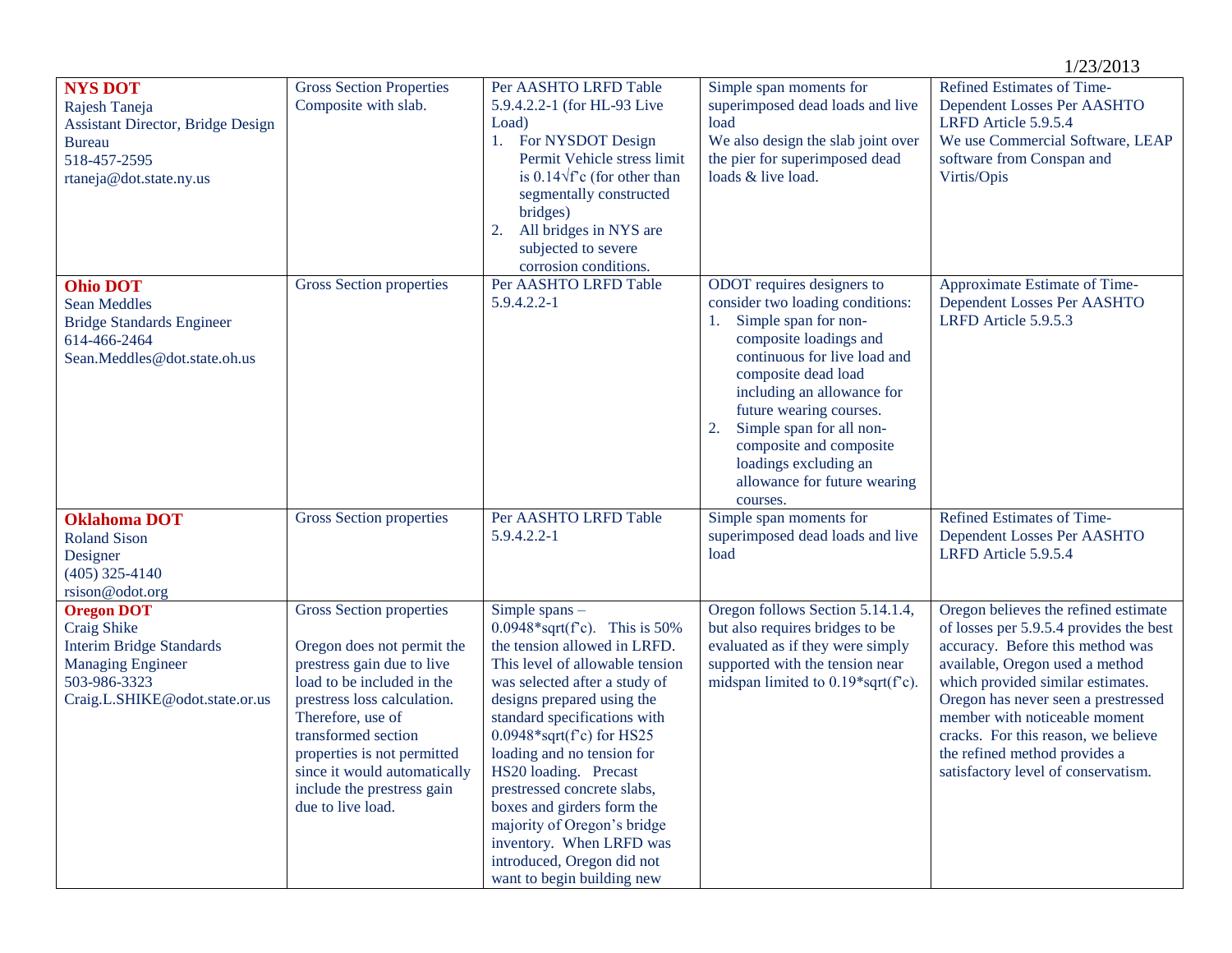|                                                                                                                        |                                                                                                                                                                                                                                                                                                                                                                                                                                                                                                                                                             |                                                                                                                                                                                                                                                                                                                                                                                                                                                                                                                             |                                                                                                                                                                                                                                                                                                                                                                                                                                                                                           | 1/23/2013                                                                                                                                                                                                                                                                  |
|------------------------------------------------------------------------------------------------------------------------|-------------------------------------------------------------------------------------------------------------------------------------------------------------------------------------------------------------------------------------------------------------------------------------------------------------------------------------------------------------------------------------------------------------------------------------------------------------------------------------------------------------------------------------------------------------|-----------------------------------------------------------------------------------------------------------------------------------------------------------------------------------------------------------------------------------------------------------------------------------------------------------------------------------------------------------------------------------------------------------------------------------------------------------------------------------------------------------------------------|-------------------------------------------------------------------------------------------------------------------------------------------------------------------------------------------------------------------------------------------------------------------------------------------------------------------------------------------------------------------------------------------------------------------------------------------------------------------------------------------|----------------------------------------------------------------------------------------------------------------------------------------------------------------------------------------------------------------------------------------------------------------------------|
| <b>PennDOT</b><br>Tom Macioce Chief Bridge<br>Engineer<br>717.787.2881<br>tmacioce@pa.gov<br><b>South Carolina DOT</b> | Gross Section Properties are<br>used for all stiffness<br>analysis and DL stress<br>analysis. Transformed<br>Section Properties used for<br>LL stresses analysis.<br><b>PSLRFD</b> uses<br>transformed section<br>properties for LL stress<br>analysis only (not for<br>stiffness analysis). See<br>the attached pages for the<br>PSLRFD UM. The<br>transformed section<br>properties take into<br>account the transformed<br>effects of the prestressing<br>strands (mild steel<br>neglected). This is in<br>accordance to DM-<br>Gross Section properties | bridges under the LRFD code<br>which would have less load<br>capacity than those already in<br>our inventory. The tension<br>limitation of $0.0948*sqrt(fc)$<br>ensures LRFD bridges will<br>never be a weak link on the<br>Oregon highway system.<br>When continuous for live load,<br>$0.0948*sqrt(f^c)$ and verify<br>tension due to positive moment<br>does not exceed $0.19*sqrt(f c)$<br>when spans are considered to<br>act as simply supported.<br>Always use 0.0948 $\sqrt{r}c$<br>Tensile stress limits for fully | For Prestressed concrete beam<br>bridges made continuous for<br>superimposed dead load and live<br>load, all structure components are<br>designed for the more critical<br>condition of full continuity or the<br>complete loss of continuity at the<br>diaphragms over the interior<br>supports. Positive moment steel<br>in the continuity diaphragm(s) is<br>not required since the structure<br>design is not predicated on<br>ensuring continuity.<br>Where practical, multiple span | Refined Estimates of Time-<br>Dependent Losses Per AASHTO<br>LRFD Article 5.9.5.4<br>In analyzing stresses and/or                                                                                                                                                          |
| <b>Barry Bowers Structural Design</b><br><b>Support Engineer</b><br>803-737-4814<br>bowersbw@scdot.org                 |                                                                                                                                                                                                                                                                                                                                                                                                                                                                                                                                                             | prestressed concrete<br>members shall conform to<br>the requirements for "Other<br>Than Segmentally<br>Constructed Bridges" in<br>LRFD Article 5.9.4. Projects<br>located in Beaufort,<br>Berkeley, Charleston,                                                                                                                                                                                                                                                                                                             | bridges composed of precast,<br>prestressed concrete girders<br>should be detailed as<br>continuous with continuity<br>diaphragms at interior supports<br>to eliminate expansion joints<br>in the deck slab. When precast,<br>prestressed concrete girders                                                                                                                                                                                                                                | determining the required length of<br>debonding, stresses shall be<br>limited to the values in LRFD<br>Article 5.9.4. Projects located in<br>Beaufort, Berkeley, Charleston,<br>Colleton, Dorchester,<br>Georgetown, Horry, and Jasper<br>Counties shall be designed using |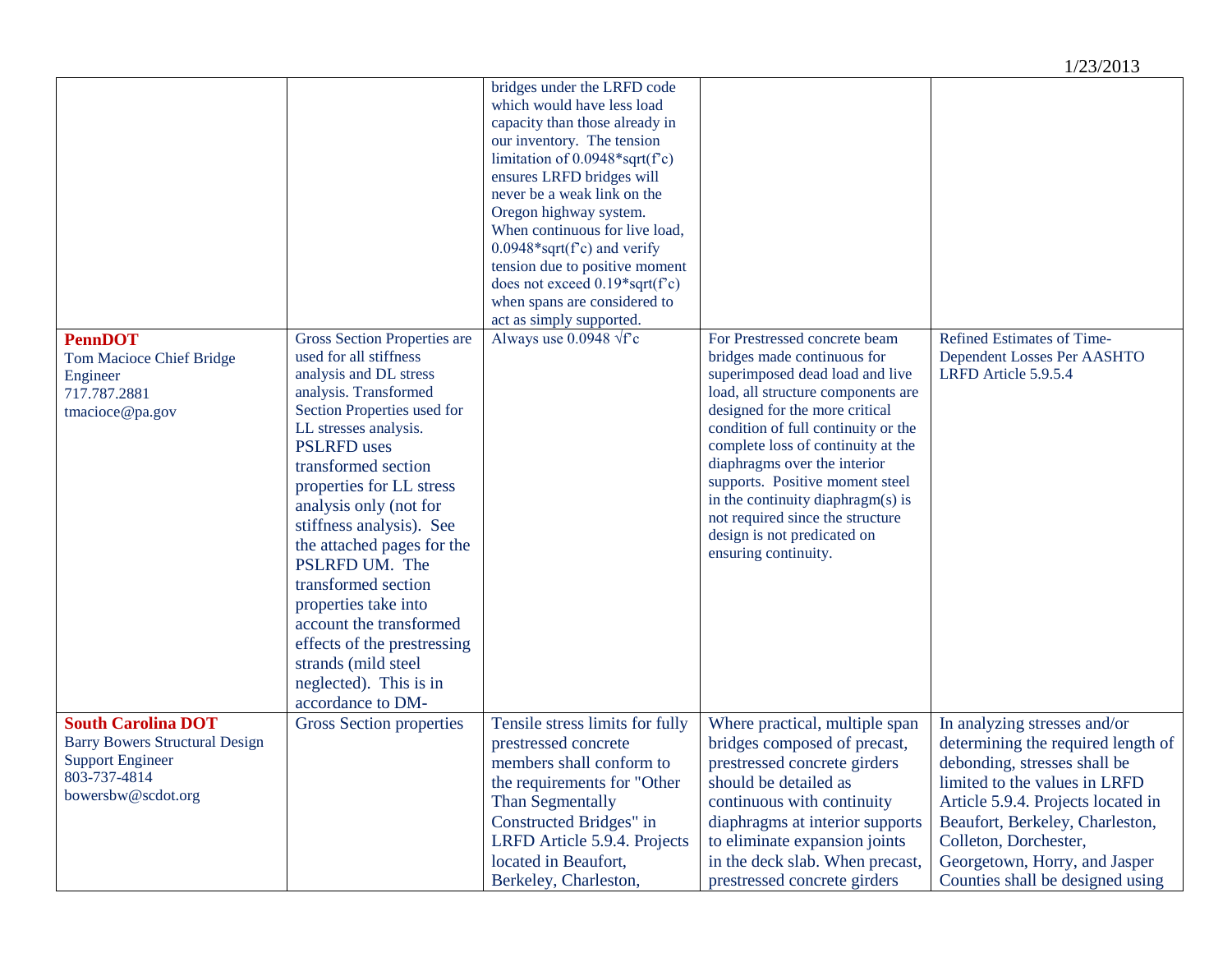|  |                                                                                                                                                                                                                                                                                        |                                                                                                                                                                                                                                                                                                                                                                                                                                                                                                                                                                                                                                                                                                                                     | 1/23/2013                                                                                                                                                                             |
|--|----------------------------------------------------------------------------------------------------------------------------------------------------------------------------------------------------------------------------------------------------------------------------------------|-------------------------------------------------------------------------------------------------------------------------------------------------------------------------------------------------------------------------------------------------------------------------------------------------------------------------------------------------------------------------------------------------------------------------------------------------------------------------------------------------------------------------------------------------------------------------------------------------------------------------------------------------------------------------------------------------------------------------------------|---------------------------------------------------------------------------------------------------------------------------------------------------------------------------------------|
|  | Colleton, Dorchester,<br>Georgetown, Horry, and<br>Jasper Counties shall be<br>designed using the stress<br>limits for severe corrosive<br>conditions. Projects located<br>in all other counties shall be<br>designed using the stress<br>limits for moderate corrosion<br>conditions. | are detailed as continuous for<br>live load and superimposed<br>dead load, the following apply:<br>• All structural components<br>shall be designed for the more<br>critical condition of either<br>assuming a fully effective<br>connection at the continuity<br>diaphragm (fully continuous<br>span) or assuming complete<br>loss of continuity (simple<br>spans).<br>• Restraint moments caused by<br>girder creep and shrinkage<br>may be neglected.<br>• A positive moment<br>connection shall be provided<br>with a factored resistance,<br>$\leq \phi$ Mn, of not less than 1.2<br>Mcr, as specified in AASHTO<br>LRFD Article 5.14.1.4.9.<br>See the SCDOT Bridge<br><b>Drawings and Details</b><br>(available at the SCOOT | the stress limits for severe<br>corrosive conditions. Projects<br>located in all other counties shall<br>be designed using the stress limits<br>for moderate corrosion<br>conditions. |
|  |                                                                                                                                                                                                                                                                                        |                                                                                                                                                                                                                                                                                                                                                                                                                                                                                                                                                                                                                                                                                                                                     |                                                                                                                                                                                       |
|  |                                                                                                                                                                                                                                                                                        |                                                                                                                                                                                                                                                                                                                                                                                                                                                                                                                                                                                                                                                                                                                                     |                                                                                                                                                                                       |
|  |                                                                                                                                                                                                                                                                                        |                                                                                                                                                                                                                                                                                                                                                                                                                                                                                                                                                                                                                                                                                                                                     |                                                                                                                                                                                       |
|  |                                                                                                                                                                                                                                                                                        |                                                                                                                                                                                                                                                                                                                                                                                                                                                                                                                                                                                                                                                                                                                                     |                                                                                                                                                                                       |
|  |                                                                                                                                                                                                                                                                                        |                                                                                                                                                                                                                                                                                                                                                                                                                                                                                                                                                                                                                                                                                                                                     |                                                                                                                                                                                       |
|  |                                                                                                                                                                                                                                                                                        |                                                                                                                                                                                                                                                                                                                                                                                                                                                                                                                                                                                                                                                                                                                                     |                                                                                                                                                                                       |
|  |                                                                                                                                                                                                                                                                                        |                                                                                                                                                                                                                                                                                                                                                                                                                                                                                                                                                                                                                                                                                                                                     |                                                                                                                                                                                       |
|  |                                                                                                                                                                                                                                                                                        |                                                                                                                                                                                                                                                                                                                                                                                                                                                                                                                                                                                                                                                                                                                                     |                                                                                                                                                                                       |
|  |                                                                                                                                                                                                                                                                                        |                                                                                                                                                                                                                                                                                                                                                                                                                                                                                                                                                                                                                                                                                                                                     |                                                                                                                                                                                       |
|  |                                                                                                                                                                                                                                                                                        |                                                                                                                                                                                                                                                                                                                                                                                                                                                                                                                                                                                                                                                                                                                                     |                                                                                                                                                                                       |
|  |                                                                                                                                                                                                                                                                                        |                                                                                                                                                                                                                                                                                                                                                                                                                                                                                                                                                                                                                                                                                                                                     |                                                                                                                                                                                       |
|  |                                                                                                                                                                                                                                                                                        |                                                                                                                                                                                                                                                                                                                                                                                                                                                                                                                                                                                                                                                                                                                                     |                                                                                                                                                                                       |
|  |                                                                                                                                                                                                                                                                                        |                                                                                                                                                                                                                                                                                                                                                                                                                                                                                                                                                                                                                                                                                                                                     |                                                                                                                                                                                       |
|  |                                                                                                                                                                                                                                                                                        |                                                                                                                                                                                                                                                                                                                                                                                                                                                                                                                                                                                                                                                                                                                                     |                                                                                                                                                                                       |
|  |                                                                                                                                                                                                                                                                                        |                                                                                                                                                                                                                                                                                                                                                                                                                                                                                                                                                                                                                                                                                                                                     |                                                                                                                                                                                       |
|  |                                                                                                                                                                                                                                                                                        |                                                                                                                                                                                                                                                                                                                                                                                                                                                                                                                                                                                                                                                                                                                                     |                                                                                                                                                                                       |
|  |                                                                                                                                                                                                                                                                                        |                                                                                                                                                                                                                                                                                                                                                                                                                                                                                                                                                                                                                                                                                                                                     |                                                                                                                                                                                       |
|  |                                                                                                                                                                                                                                                                                        |                                                                                                                                                                                                                                                                                                                                                                                                                                                                                                                                                                                                                                                                                                                                     |                                                                                                                                                                                       |
|  |                                                                                                                                                                                                                                                                                        |                                                                                                                                                                                                                                                                                                                                                                                                                                                                                                                                                                                                                                                                                                                                     |                                                                                                                                                                                       |
|  |                                                                                                                                                                                                                                                                                        |                                                                                                                                                                                                                                                                                                                                                                                                                                                                                                                                                                                                                                                                                                                                     |                                                                                                                                                                                       |
|  |                                                                                                                                                                                                                                                                                        | website) for preferred details                                                                                                                                                                                                                                                                                                                                                                                                                                                                                                                                                                                                                                                                                                      |                                                                                                                                                                                       |
|  |                                                                                                                                                                                                                                                                                        | of positive moment                                                                                                                                                                                                                                                                                                                                                                                                                                                                                                                                                                                                                                                                                                                  |                                                                                                                                                                                       |
|  |                                                                                                                                                                                                                                                                                        | reinforcement in girders.                                                                                                                                                                                                                                                                                                                                                                                                                                                                                                                                                                                                                                                                                                           |                                                                                                                                                                                       |
|  |                                                                                                                                                                                                                                                                                        | • The specification of the                                                                                                                                                                                                                                                                                                                                                                                                                                                                                                                                                                                                                                                                                                          |                                                                                                                                                                                       |
|  |                                                                                                                                                                                                                                                                                        | minimum age of the precast                                                                                                                                                                                                                                                                                                                                                                                                                                                                                                                                                                                                                                                                                                          |                                                                                                                                                                                       |
|  |                                                                                                                                                                                                                                                                                        | girder when continuity is                                                                                                                                                                                                                                                                                                                                                                                                                                                                                                                                                                                                                                                                                                           |                                                                                                                                                                                       |
|  |                                                                                                                                                                                                                                                                                        | established is not required.                                                                                                                                                                                                                                                                                                                                                                                                                                                                                                                                                                                                                                                                                                        |                                                                                                                                                                                       |
|  |                                                                                                                                                                                                                                                                                        | • The requirements of                                                                                                                                                                                                                                                                                                                                                                                                                                                                                                                                                                                                                                                                                                               |                                                                                                                                                                                       |
|  |                                                                                                                                                                                                                                                                                        | <b>AASHTO LRFD Articles</b>                                                                                                                                                                                                                                                                                                                                                                                                                                                                                                                                                                                                                                                                                                         |                                                                                                                                                                                       |
|  |                                                                                                                                                                                                                                                                                        | 5.14. 1.4.6, 5.14.1.4.7, and                                                                                                                                                                                                                                                                                                                                                                                                                                                                                                                                                                                                                                                                                                        |                                                                                                                                                                                       |
|  |                                                                                                                                                                                                                                                                                        | 5.14.1.4.8 shall apply.                                                                                                                                                                                                                                                                                                                                                                                                                                                                                                                                                                                                                                                                                                             |                                                                                                                                                                                       |
|  |                                                                                                                                                                                                                                                                                        | • The design of continuity                                                                                                                                                                                                                                                                                                                                                                                                                                                                                                                                                                                                                                                                                                          |                                                                                                                                                                                       |
|  |                                                                                                                                                                                                                                                                                        | diaphragms at interior supports                                                                                                                                                                                                                                                                                                                                                                                                                                                                                                                                                                                                                                                                                                     |                                                                                                                                                                                       |
|  |                                                                                                                                                                                                                                                                                        | may be based on the strength                                                                                                                                                                                                                                                                                                                                                                                                                                                                                                                                                                                                                                                                                                        |                                                                                                                                                                                       |
|  |                                                                                                                                                                                                                                                                                        | of the concrete in the girders                                                                                                                                                                                                                                                                                                                                                                                                                                                                                                                                                                                                                                                                                                      |                                                                                                                                                                                       |
|  |                                                                                                                                                                                                                                                                                        | when the ends of girders are                                                                                                                                                                                                                                                                                                                                                                                                                                                                                                                                                                                                                                                                                                        |                                                                                                                                                                                       |
|  |                                                                                                                                                                                                                                                                                        | directly opposite each other                                                                                                                                                                                                                                                                                                                                                                                                                                                                                                                                                                                                                                                                                                        |                                                                                                                                                                                       |
|  |                                                                                                                                                                                                                                                                                        |                                                                                                                                                                                                                                                                                                                                                                                                                                                                                                                                                                                                                                                                                                                                     |                                                                                                                                                                                       |